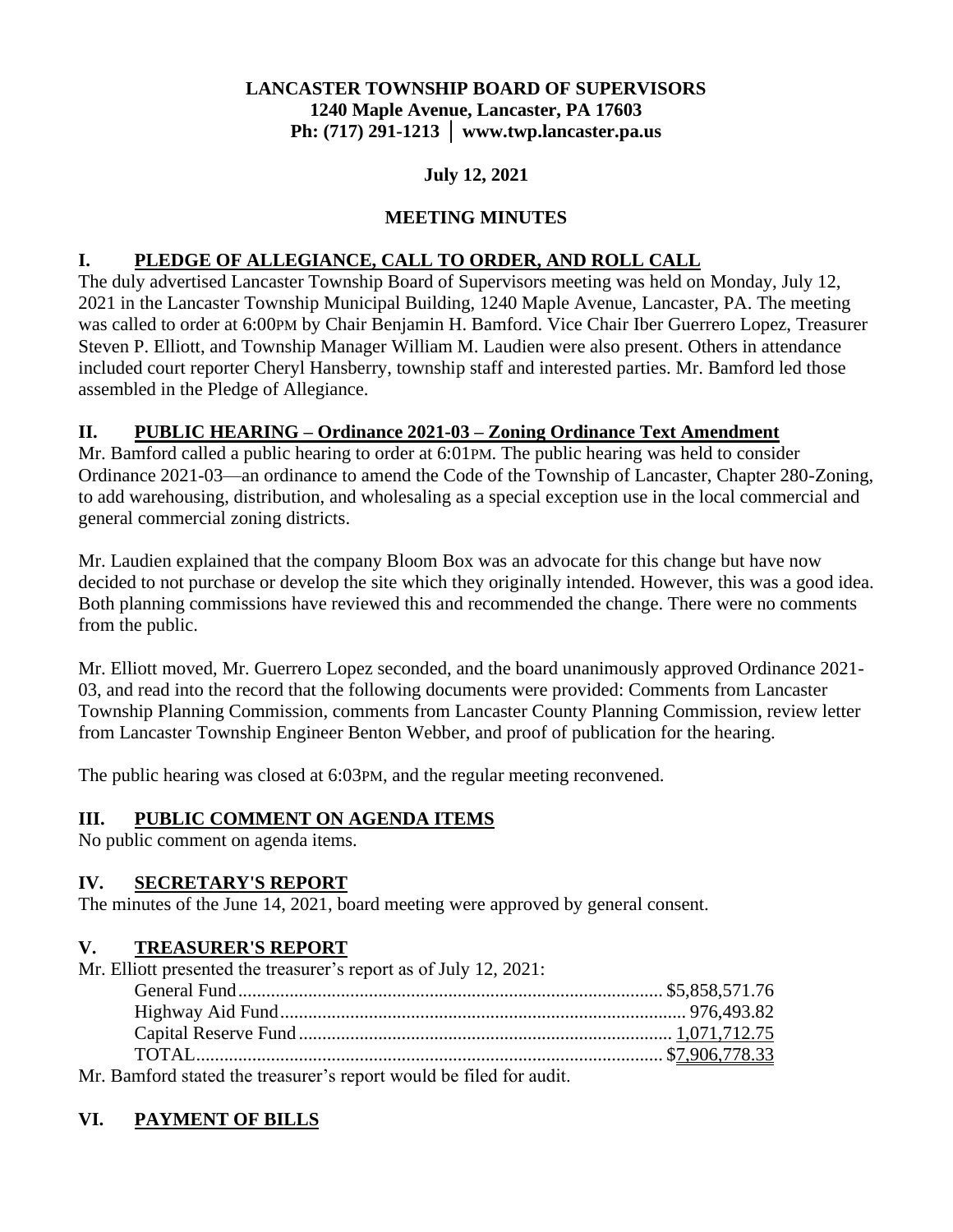On a motion by Mr. Elliott, seconded by Mr. Guerrero Lopez, the board unanimously approved the payment of bills (June 14, 2021 thru July 12, 2021):

# **VII. REPORTS**

- **A.** Lafayette Fire Company (east side): June 2021: 3 calls in Lancaster Township
- **B.** Lancaster Township Fire Department (west side): June 2021: 41 calls in Lancaster Township; 17 calls for Mutual Aid; Year-to-date Total: 249
- **C.** Police Report: June 2021: 73 Criminal Reports; 381 Calls for Service; 42 Arrests; 34 Crash Investigations; 125 Traffic Citations; 53 Traffic Warnings; No Overdose Incidents
- **D.** Recycling Report: June 2021: Not Available
- **E.** Sewer Reports: Available on the township website.
- $\triangleright$  Printed copies of all reports are available at the township office for a nominal fee and can be viewed/printed from the website.

### **WORKSHOP REPORTS**

The following departments presented updates to the board:

- Planning & Zoning
- Township Engineer
- Public Works
- Township Manager

## **VII. ANNOUNCEMENTS**

- **A.** Monday, August 2, 2021, 6:30PM—Historical Commission Meeting via Zoom.
- **B.** Monday, August 9, 2021, 6:00PM—Board of Supervisors Meeting, 1240 Maple Avenue.

## **VIII. OLD BUSINESS**

No old business.

## **IX. PLANNING AND ZONING BUSINESS**

#### **A. LTPC 272 – Southern Village Phase IV Final Subdivision and Land Development Plan – Extension of Time Request**

The board unanimously acknowledged receipt of a time extension until December 16, 2021, from William Swiernik, David Miller/Associates, Inc., on behalf of Hogan Herr Wolf II, for the approval of the land development plan for Southern Village Phase IV – LTPC 272. The extension request was submitted in a letter dated July 2, 2021.

## **B. LTPC 187 – Hawthorne Ridge - Financial Security Reduction Request**

Mr. Guerrero Lopez moved, Mr. Elliott seconded, and the board unanimously approved a request from Christopher Naylor, Barley Snyder, on behalf of Lennar, for a reduction of the financial security for the land development plan for the Hawthorne Ridge subdivision plan – LTPC 187.